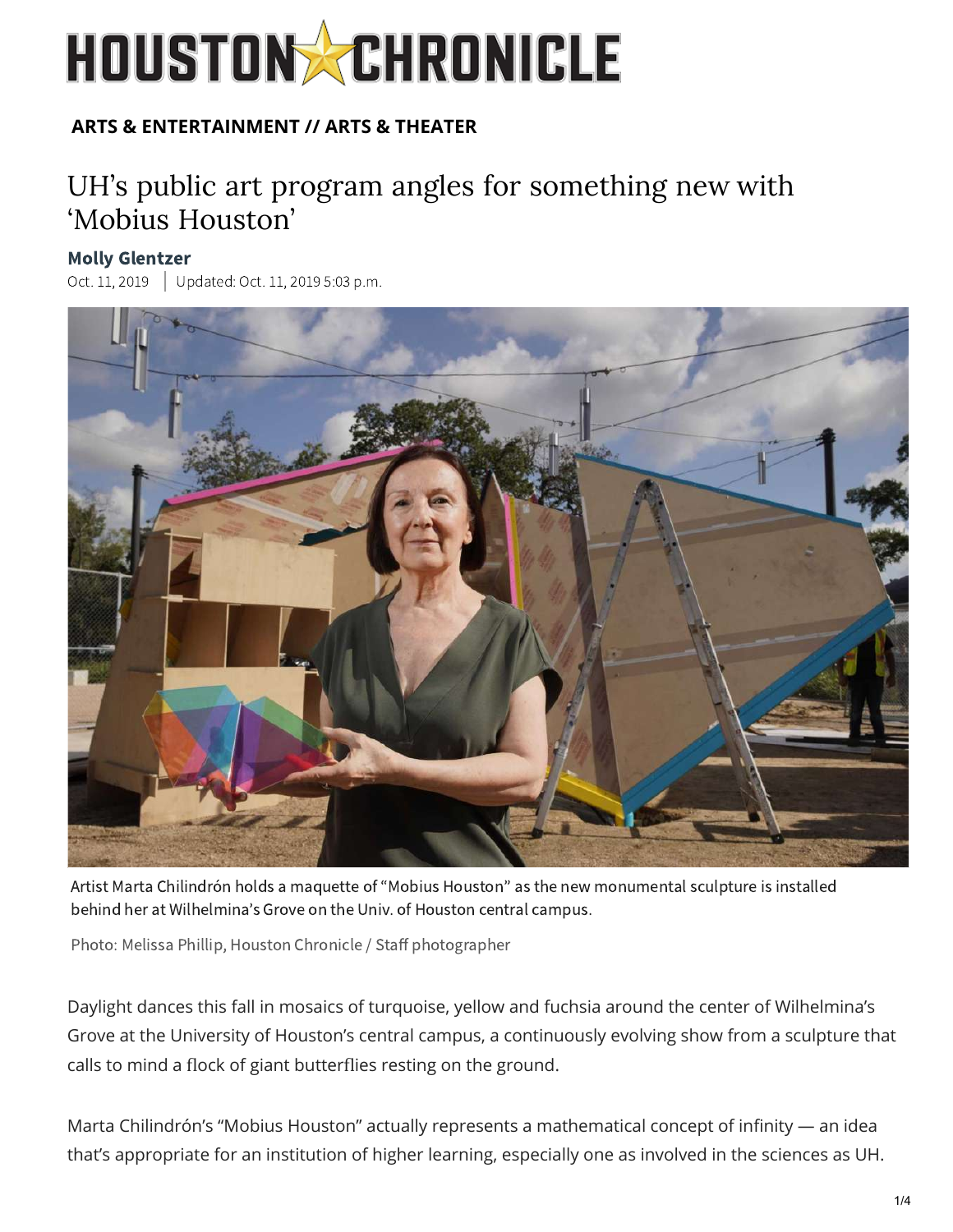"The concept of the mobius covers ev[erything that we don't know](https://www.houstonchronicle.com/) — space, knowledge, the universe," said Chilindrón, a native of Argentina who lives in New York.

Interactive, geometrically based acrylic works with hinged elements that can be rearranged are her specialty, but she normally works at a much smaller scale. The largest of several previous "Mobius" pieces she has made is an indoor sculpture about 36 inches tall. It actually mimics a Möbius strip — a exible, rectangular form that can be connected end to end to create a loop. The Houston piece, she said, is by necessity a kind of triple Möbius strip.

Chilindrón was relieved but still a little nervous a few weeks ago as [a crew of a half-dozen p](https://hearst.blueconic.net/s/lqi?profileid=698fa69d-65ee-4ac4-b14f-d9e037be2bc0)eople installed the monumental sculpture, commissioned by UH as the first work of its new temporary public art program.

Only the display of "Mobius Houston" is temporary; the piece is designed to be relocated every six months and shared by UH's ve regional campuses, which stretch from Clear Lake to Victoria.

María C. Gaztambide, UH's new director and chief curator for public art, plans to send "Mobius Houston" to UH-Clear Lake next and hasn't decided where it will go after that. "Any of the campuses [that g](https://www.houstonchronicle.com/)et[s it will](https://www.houstonchronicle.com/sports/) b[e delighted. It's such](https://www.houstonchronicle.com/sports/texas-sports-nation/) a [beautifu](https://www.houstonchronicle.com/business/)l [work,"](https://www.houstonchronicle.com/local/) s[he said.](https://www.houstonchronicle.com/local/weather/) 

Dramatically upscaled and xed in space, "Mobius Houston" consists of nine, inch-thick, bicolor, trapezoidal acrylic panels that stand 11 feet tall and weigh 600 pounds apiece. Measuring 22 feet in diameter, it's the largest structural acrylic sculpture of its kind. that gets it will be delighted. It's such a beautiful work," she said.

The weight means people won't be playing around with moving parts as with Chilindrón's other works. "At this scale, interaction happens because the sculpture is exposed to the sun, the rain," the artist said. "It will look different as the sun moves around in the sky. Shadows will move. You can walk under it and be bathed in the col[or and shadows. T](http://publicartuhs.org/)he piece has some control over you, unlike the handling I usually do. You can relate to it with your whole body."

"Mobius Houston" took several months to build. "The engineering aspects and lessons in mathematics and geometry were an unexpected delight," said art consultant Lea Weingarten, who assisted with the commission and helped devise a master plan for UH's 700-piece public art collection. Her team also produced "On Site," a book with essays by Gaztambide and Museum of Fine Arts, Houston curator Alison de Lim[a Greene, to comm](http://publicartuhs.org/)emorate the collection's 50th anniversary this year. "It has gone from being a collection of objects to a full-fledged program," Weingarten said.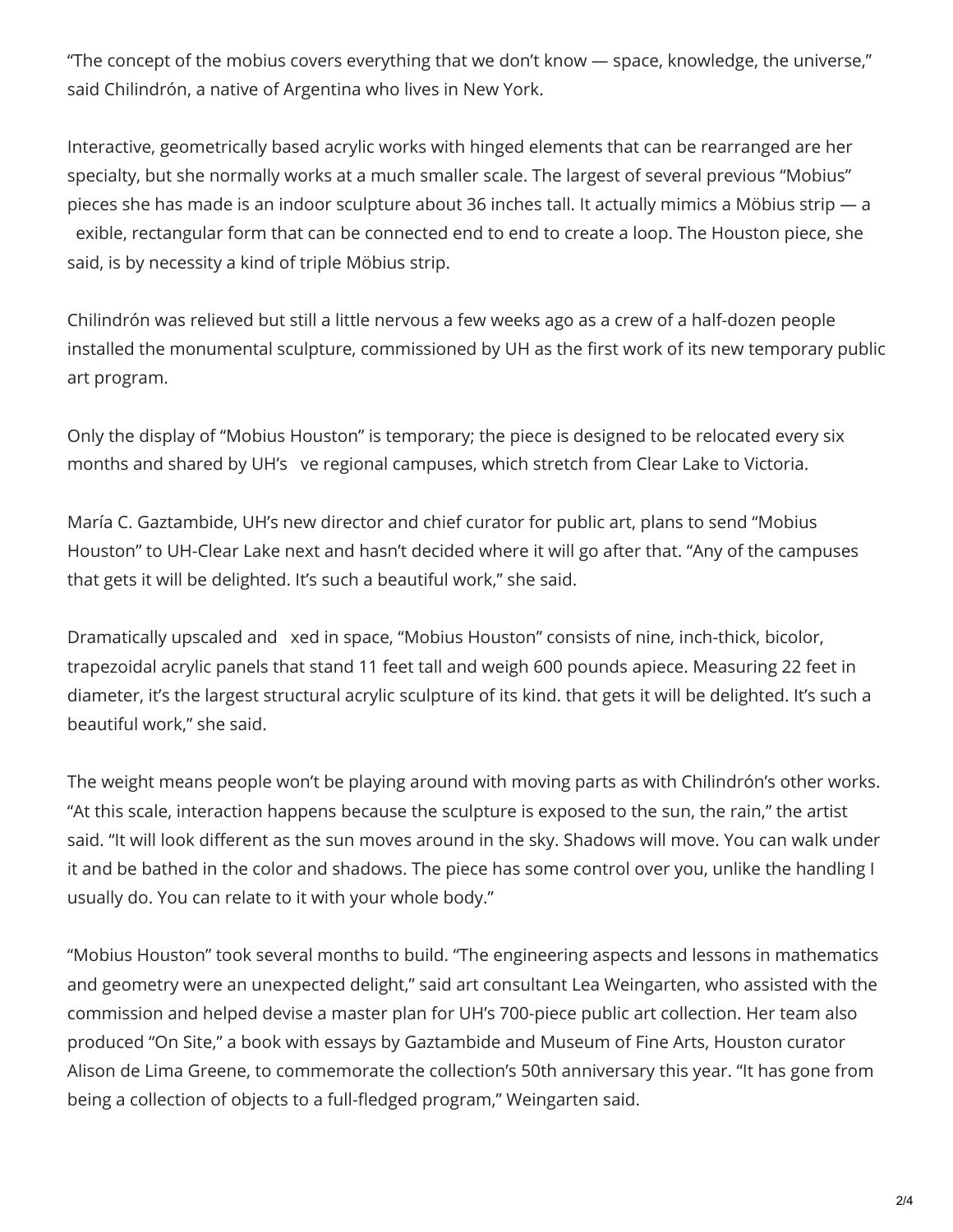#### **Oldest in the state**

UH boasts the state's o[ldest institutional public ar](https://giving.uh.edu/publicarts/)t collection. Its earliest works, mostly brawny bronzes, date to the early 1970s — the era of the university's first building boom. They were commissioned after the Board of Regents established Texas' first percent for art program, acknowledging the importance of public art by devoting 1 percent of construction costs for new buildings to commissioning or acquiring works.

More diverse pieces added in recent decades enliven interior as well as outdoor spaces, from Frank Stella's monumental murals in the Moores Opera House to the cloudlike fabric layers of Kendall Buster's hanging sculpture "Flow" within the College of Optometry.

The temporary public art program, also a first, is unrelated to the percent-for-art program, created with a gift from a private foundation. More nimble and flexible than the traditional, permanent commissioning process, it also allows the university to engage with a wider roster of artists, Gaztambide said. She envisions pop-ups and more ephemeral works, including digital art and performances.

The university is nearing the end of a three-year moratorium on percent-for-art purchases. Gaztambide [said th](https://www.houstonchronicle.com/)e [pause a](https://www.houstonchronicle.com/sports/)ll[owed time to assess](https://www.houstonchronicle.com/sports/texas-sports-nation/) t[he collect](https://www.houstonchronicle.com/business/)io[n, con](https://www.houstonchronicle.com/local/)s[erve and](https://www.houstonchronicle.com/local/weather/) re[loca](https://www.houstonchronicle.com/entertainment/)te [existing](https://www.houstonchronicle.com/elections/) [works, enhance](https://www.houstonchronicle.com/lifestyle/renew-houston/) sites and adopt the master plan for art-centered placemaking across the UH System — so that "we bring the public back into public art."

#### **Physics lessons**

The adventurous Houston design studio MetaLab, which has collaborated on nearly 100 public art projects, tackled Chilindrón's sculpture with a team that included Regal Plastics Houston, Star Precision and Rootlab. In the process, they created a marvel of engineering, fabrication and installation as well as aesthetics. The creation of each panel and hinge joint utilized four robotic processes — routing, laser cutting, machining and press-bake bending. The work also required fine hand-craftsmanship, including the gluing and jointing of each panel and the two-color painting of each joint.

"We're really pushing the boundaries of the structural abilities of this material," said project manager Marcel Merwin of MetaLab. Even the wood scaffolding and other equipment used to place the sculpture and its base are custom-made and will be stored with the piece. Almost as much work went into the design and building of the scaffoldi[ng and lifting equipme](https://www.houstonchronicle.com/entertainment/arts-theater/article/University-of-Houston-puts-art-in-its-place-on-4487118.php)nt as went into the sculpture itself.